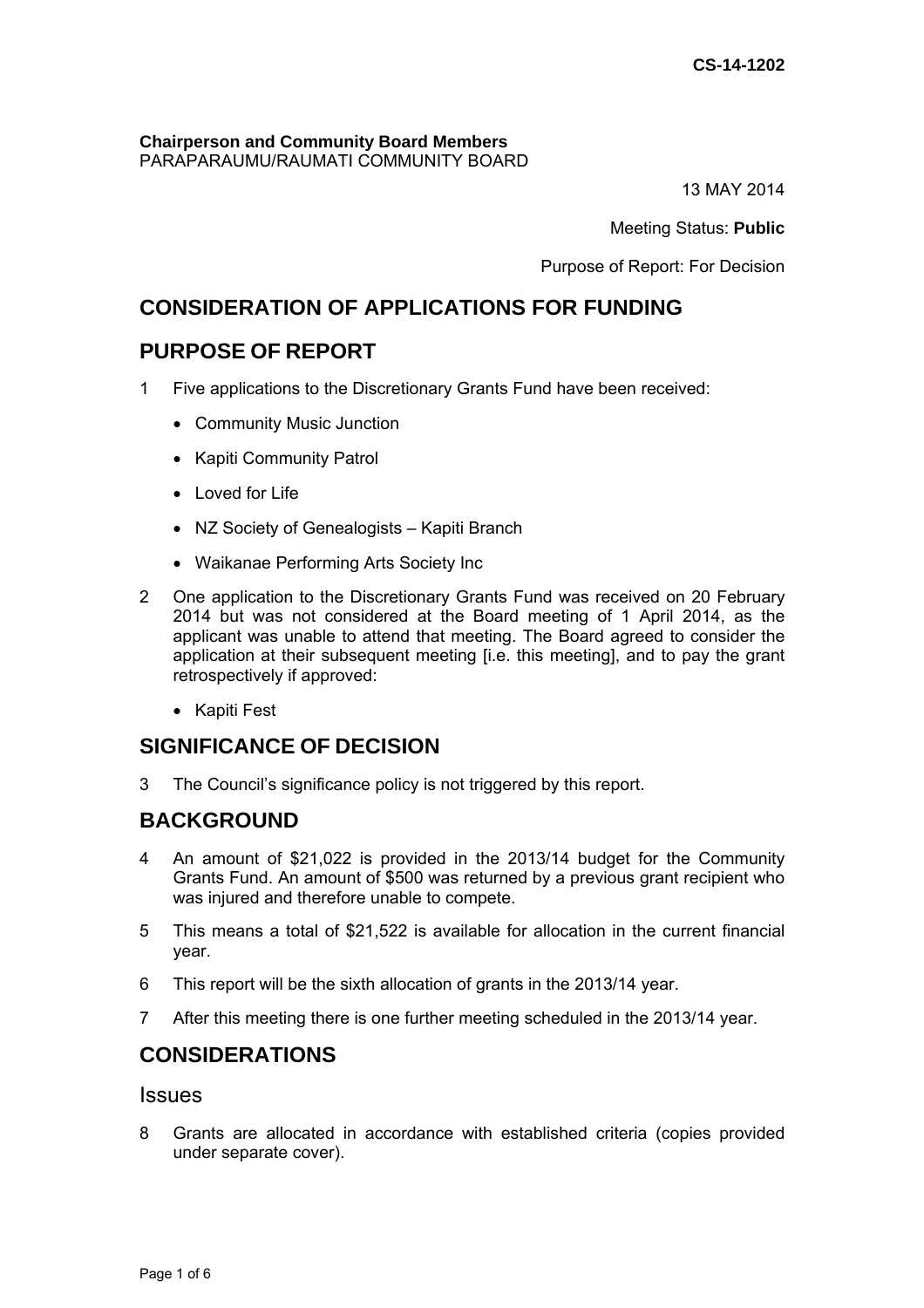9 All applicants have been advised of the criteria and meeting date by email, telephone or letter.

## **Applications to the Discretionary Grants Fund**

#### Community Music Junction

- 10 Funding of \$424.75 is sought to assist with the cost of the African Song, Drum and Dance Festival at Raumati South Memorial Hall on 1 June 2014.
- 11 This application can be considered under Eligible Purpose 2: *Special Project or Activity.*

#### Kapiti Community Patrol

- 12 Funding of \$475 is sought to pay for a Training Officer to attend the 2014 CPNZ Annual Training Conference in Nelson, on 17 June 2014.
- 13 This application can be considered under Eligible Purpose 2: *Special Project or Activity.*

#### Kapiti Fest

- 14 Funding of \$500 is sought to assist with costs for the Kapiti Festival in April 2014.
- 15 This application can be considered under Eligible Purpose 2: *Special Project or Activity.*

### Loved for Life

- 16 Funding of \$500.00 is sought to assist with the cost of providing quilts, meals and knitted garments to parents with new babies in the Paraparaumu/Paekākāriki areas.
- 17 This application can be considered under Eligible Purpose 2: *Special Project or Activity.*

#### NZ Society of Genealogists – Kapiti Branch

- 18 Funding of \$500 is sought to pay for the cost of hiring display boards for a World War 1 Expo at the Paraparaumu Library on 16/17 August 2014.
- 19 This application can be considered under Eligible Purpose 2: *Special Project or Activity.*

#### Waikanae Performing Arts Society Inc

- 20 Funding of \$500 is sought to assist with the cost of sending a dance team to compete in the national competition for the British Theatre Dance Association on 6 – 8 June 2014, in Auckland.
- 21 This application can be considered under Eligible Purpose 2: *Special Project or Activity.*

## Financial Considerations

22 An amount of \$21,022 is provided in the 2013/14 budget for the Paraparaumu/Raumati Community Grants Fund. An amount of \$500 was returned by a previous grant recipient who was injured and therefore unable to compete.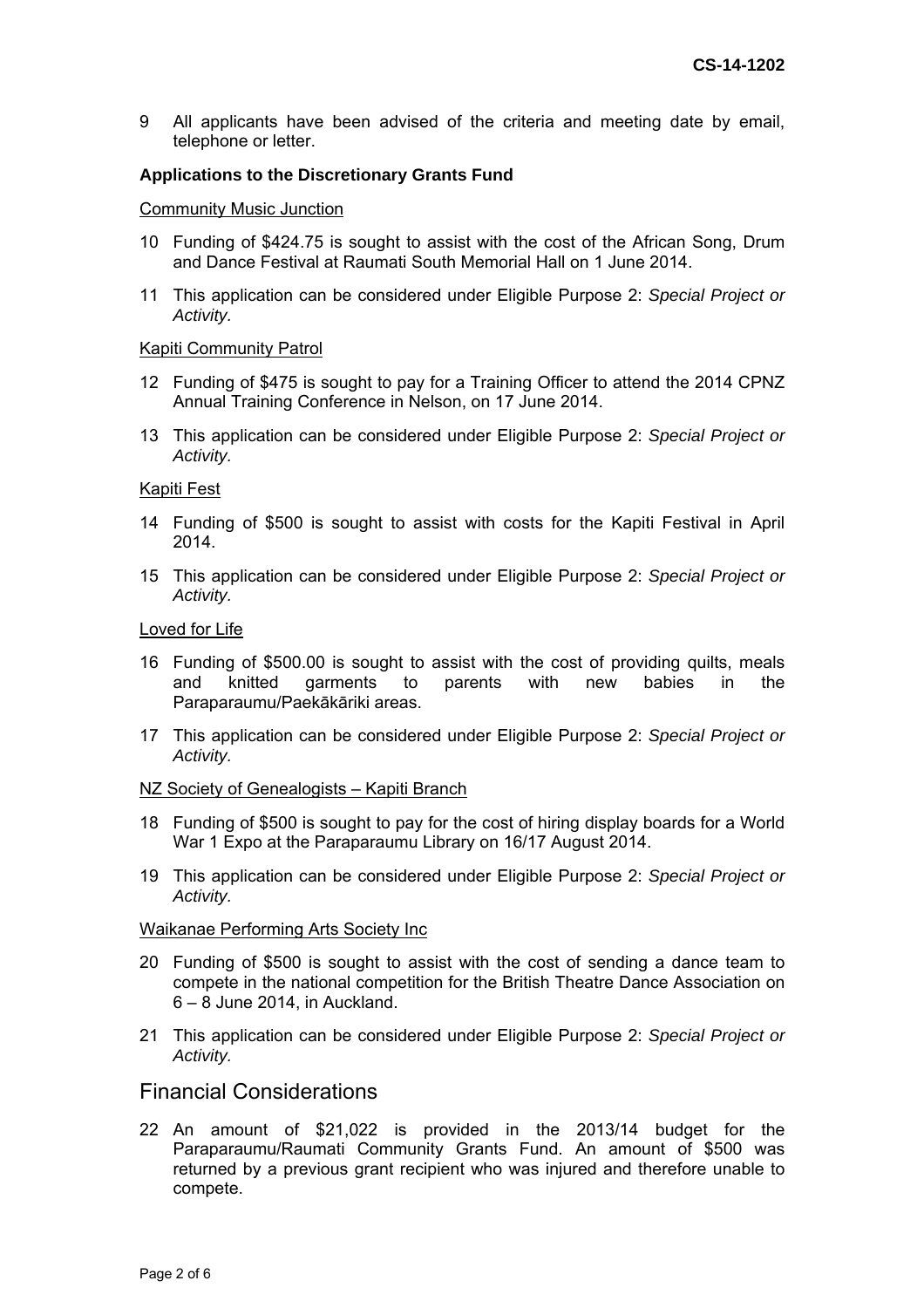- 23 A total of \$21,522 is therefore available for allocation in the current financial year.
- 24 To date, funds have been allocated as follows:

|                                                                                   |                       |                            |                                   | <b>Balance available</b><br>for distribution |
|-----------------------------------------------------------------------------------|-----------------------|----------------------------|-----------------------------------|----------------------------------------------|
| 2013/14 Budget allocation                                                         | \$21,022              | \$21,022                   |                                   |                                              |
| Date of meeting                                                                   | Amount<br>applied for | <b>Amount</b><br>allocated | <b>Total allocated</b><br>to date |                                              |
| July 2013 – refund from Paris Dalrymple-Mortleman<br>(Injured, unable to compete) |                       |                            | $-$ \$500                         | \$21,522                                     |
| 6 August 2013                                                                     | \$5,621               | \$2,831                    | \$2,331                           | \$19,191                                     |
| 17 September 2013                                                                 | \$6,000               | \$3,700                    | \$6,031                           | \$15,491                                     |
| 10 December 2013                                                                  | \$4,500               | \$3,500                    | \$9,531                           | \$11,991                                     |
| 18 February 2014                                                                  | \$2,457.52            | \$500                      | \$10,031                          | \$11,491                                     |
| 1 April 2014                                                                      | \$4,457.52            | \$3,070.02                 | \$13,101.02                       | \$8,420.98                                   |

- 25 The total of applications under consideration in this report is **\$2,899.75.**
- 26 Should all applications be approved in full, the balance available for distribution in the 2013/14 financial year would be **\$5,521.23.**
- 27 The following table shows all grants made to date in the 2013/14 financial year:

| <b>Date</b> | <b>Recipient</b>            | <b>Amount</b> | <b>Purpose of Grant</b>                                                                 | <b>Report Back</b>         |
|-------------|-----------------------------|---------------|-----------------------------------------------------------------------------------------|----------------------------|
| 6/8/13      | Kapiti Pony Club            | \$500         | Relocation costs and to purchase<br>storage container to convert into a new<br>clubroom | Due<br>Aug 2014            |
| 6/8/13      | <b>Emily Gannon</b>         | \$250         | Travel costs to Las Vegas to World Hip<br>Hop Dance Championships                       | Received<br>09-08-13       |
| 6/8/13      | <b>Christine White</b>      | \$300         | Accommodation during song<br>writing/singing camp                                       | Received<br>$01 - 04 - 14$ |
| 6/8/13      | Karlos Zammit               | \$100         | Travel to Barcelona and London for<br>Ricki Herbert Football Academy Tour               | Received<br>$25-02-14$     |
| 6/8/13      | Katherine Ford              | \$240         | To cover 8 indoor netball games                                                         | Received<br>14-02-14       |
| 6/8/13      | Caleb Howell                | \$200         | Travel to Los Angeles Dance Tour                                                        | Due:<br><b>Sept 2014</b>   |
| 6/8/13      | Kapiti Horticulture Society | \$250         | <b>Annual Flower Show</b>                                                               | Received<br>13-02-14       |
| 6/8/13      | Kapiti Chess Club           | \$200         | Replace chessboards, chess pieces<br>and clocks                                         | Received<br>19-02-14       |
| 6/8/13      | <b>Mulled Wine Concerts</b> | \$200         | Delivering and removal of piano to<br>concerts                                          | Received<br>15-08-13       |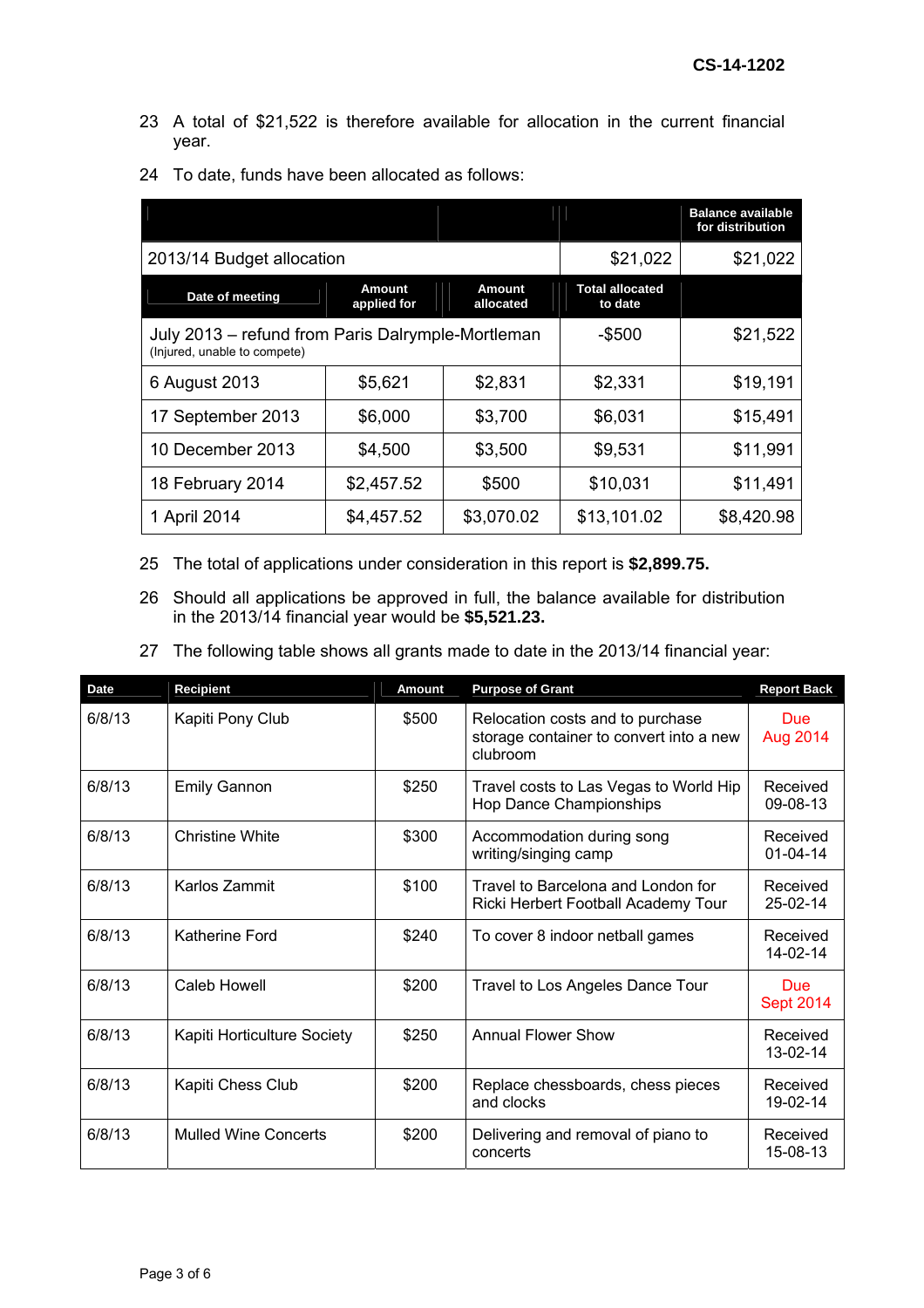# **CS-14-1202**

| Date     | <b>Recipient</b>                          | <b>Amount</b> | <b>Purpose of Grant</b>                                                  | <b>Report Back</b>                                                |
|----------|-------------------------------------------|---------------|--------------------------------------------------------------------------|-------------------------------------------------------------------|
| 6/8/13   | Neko Diamantis                            | \$341         | Aqua Zumba training course                                               | Received<br>16-09-13                                              |
| 6/8/13   | Kapiti Mountainbike Club                  | \$250         | <b>Additional Resource Consent</b><br>application for their biking track | Received<br>18-11-13                                              |
| 17/9/13  | Harry Baker                               | \$250         | School Exchange to Thailand Nov 13                                       | Received<br>26-03-13                                              |
| 17/9/13  | Jarrod Stant                              | \$250         | Football Tour to Malaysia Sept 13                                        | Received<br>14-03-14                                              |
| 17/9/13  | Johnny Hargreaves                         | \$250         | Inline Hockey in New Plymouth<br>27 Sep-1 Oct                            | Received<br>09-01-14                                              |
| 17/9/13  | Kenakena Boys Mentoring                   | \$500         | Overnight camp in December 13                                            | Due Mar<br>2014<br><b>Reminder sent</b>                           |
|          |                                           |               |                                                                          | 06-05-14                                                          |
| 17/9/13  | Zane Blackman                             | \$250         | School Exchange to Thailand Nov 13                                       | Received<br>25-03-14                                              |
| 17/9/13  | <b>Mary Potter Hospice</b>                | \$500         | <b>Strawberry Festival Nov 13</b>                                        | Received<br>03-02-14                                              |
| 17/9/13  | Probus Club                               | \$300         | 40 <sup>th</sup> Jubilee in November 2014                                | <b>Due</b><br><b>Feb 2015</b>                                     |
| 17/9/13  | <b>Holly Cooper</b>                       | \$250         | School Exchange to Thailand Nov 13                                       | Received<br>02-04-14                                              |
| 17/9/13  | L'Arche Kapiti                            | \$300         | A pilgrimage on the Wanganui River<br>Nov 13                             | Received<br>04-04-14                                              |
| 17/9/13  | Peter Pan Playgroup                       | \$300         | Rental costs Kapiti Community Centre                                     | Received<br>24-02-14                                              |
| 17/9/13  | Stroke Club - Kapiti                      | \$300         | Hall rental at Kapiti Community Centre                                   | Verbal<br>report back<br>presented<br>at meeting<br>of 01-04-14   |
| 17/9/13  | <b>Presentation Sisters</b>               | \$250         | Hall Hire and Security for their Mission<br>Gala 2013                    | Received<br>$12 - 11 - 13$                                        |
| 10/12/13 | <b>Light House Family Trust</b>           | \$500         | Costs of having seat harnesses<br>installed in the Light House vans.     | Received<br>28-01-14                                              |
| 10/12/13 | Kapiti Coast Rugby League<br>$(2004)$ Inc | \$500         | Cost of hiring fields for the 2013 Tag<br>Season                         | <b>Due</b><br><b>Mar 2014</b><br><b>Reminder sent</b><br>06-05-14 |
| 10/12/13 | Sadie Stuart                              | \$500         | Costs associated with setting up the<br><b>Diesel Club</b>               | <b>Due</b><br>Mar 2014<br><b>Reminder sent</b><br>06-05-14        |
| 10/12/13 | Dean Hapeta                               | \$250         | Holding the 'Reggae on the Beach'<br>events in Raumati, in January 2014  | Received<br>09-01-14                                              |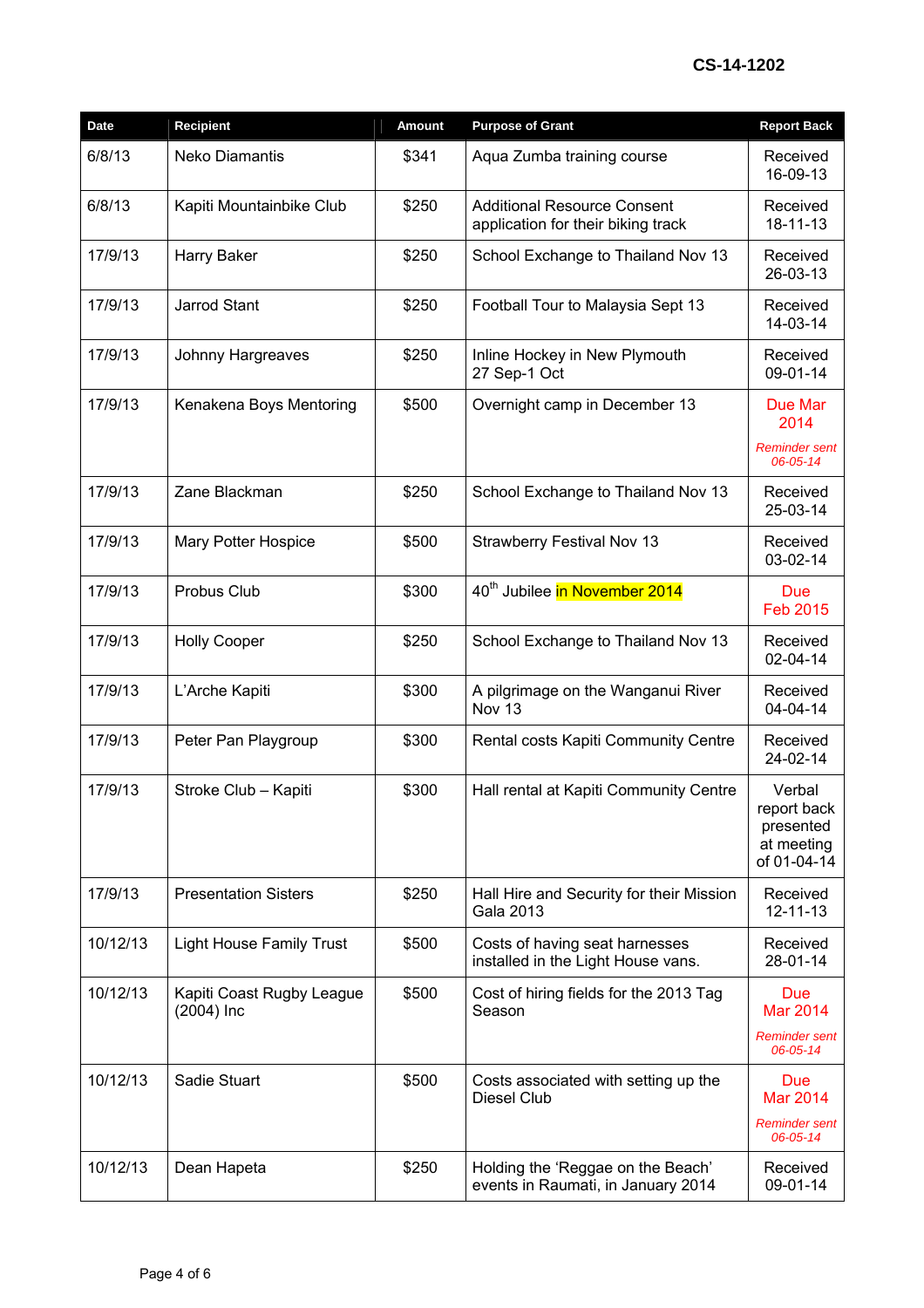| <b>Date</b> | <b>Recipient</b>                                 | <b>Amount</b> | <b>Purpose of Grant</b>                                                                                                                       | <b>Report Back</b>                                         |
|-------------|--------------------------------------------------|---------------|-----------------------------------------------------------------------------------------------------------------------------------------------|------------------------------------------------------------|
| 10/12/13    | Jacinta Beckley                                  | \$250         | Attending the NZ U20 Women's<br>Basketball Champs in Perth, in<br>February 2014                                                               | Received<br>27-02-14                                       |
| 10/12/13    | Our Lady of Kapiti Parish<br>Events              | \$500         | Holding the fundraising luncheon at<br>Southwards Car Museum, in<br>December 2013                                                             | Received<br>$21 - 01 - 14$                                 |
| 10/12/13    | Parkinson's Society Kapiti<br>Horowhenua Inc     | \$500         | Administration costs of the Society's<br>local office                                                                                         | Received<br>26-02-14                                       |
| 10/12/13    | Kapiti Women's Community<br>Choir                | \$500         | Costs for Kapiti Uniting Church Hall in<br>Raumati Beach                                                                                      | <b>Due</b><br><b>Mar 2014</b><br>Reminder sent<br>06-05-14 |
| 18/02/14    | Cancer Society - Kapiti                          | \$500         | Costs for providing a Survivors and<br>Caregivers Marquee at the Cancer<br>Society Relay for Life, Paraparaumu<br>Domain, 22/23 February 2014 | <b>Due April</b><br>2014                                   |
| 01/04/14    | Alice Mason                                      | \$500         | Costs of attending an International<br>Choral Festival in Canada, in June<br>2014                                                             | Due August<br>2014                                         |
| 01/04/14    | 3pm Afterschool Care                             | \$400         | Costs of producing a t-shirt for each<br>child in their school holiday care<br>programme                                                      | Due June<br>2014                                           |
| 01/04/14    | Victim Support                                   | \$500         | Costs of delivering their services to<br>victims of crime and trauma                                                                          | Due June<br>2014                                           |
| 01/04/014   | Kapiti Table Tennis Club                         | \$500         | To assist with the costs of hall rental.                                                                                                      | Due June<br>2014                                           |
| 01/04/014   | Kapiti Coasters Filipino<br>Sports & Social Club | \$500         | To assist with the costs of hall rental.                                                                                                      | Due June<br>2014                                           |
| 01/04/014   | Selena Te'o                                      | \$500         | Costs of attending an International<br>Choral Festival in Canada, in June<br>2014                                                             | Due August<br>2014                                         |
| 01/04/014   | St Patrick's School                              | \$170.02      | Advertising costs associated with St<br>Patrick's School Family Fair                                                                          | Due June<br>2014                                           |
|             | Total allocated to date                          | \$13,101.02   |                                                                                                                                               |                                                            |

## Delegation

28 The Paraparaumu/Raumati Community Board has delegated authority as at section D.10 of the Governance Structure approved by Council on 7 November 2013:

## *Community Grants*

*10.13 Authority to consider and approve the allocation of community-based grant funds as deemed appropriate under agreed criteria of both existing schemes and any granting schemes that may be approved through the Annual Plan process of the Long Term Plan (LTP) process.*